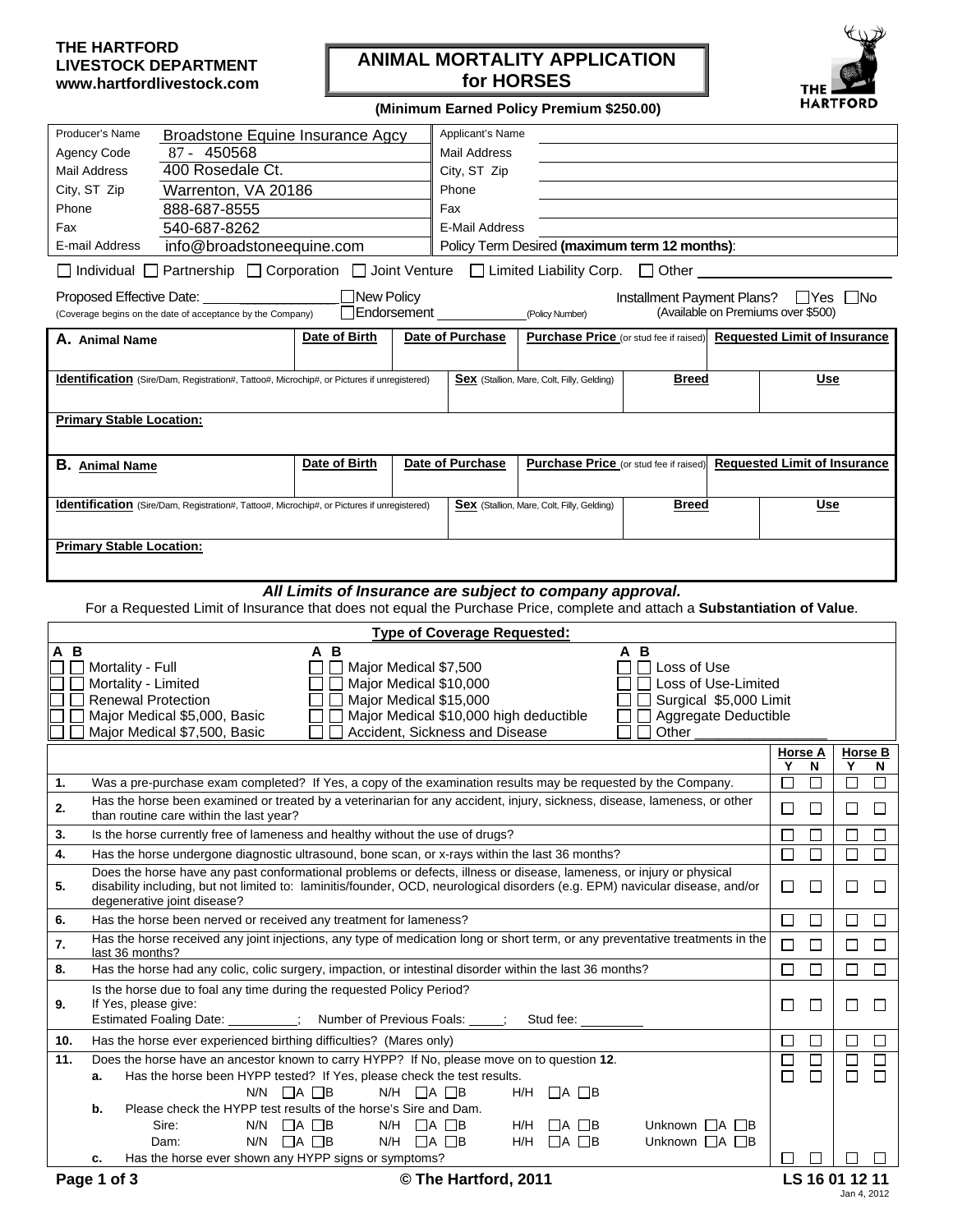12. Will the horses be observed and cared for daily? Thes No If No, explain:

**13.** Who was each horse acquired from?

**14.** Are you the sole owner of the horses?  $\Box$  Yes  $\Box$  No If No, provide other owner's % of interest, name and address:

**15.** Loss Payee(s):

(Name and Address)

**16.** If the Purchase Price was not paid entirely in cash, please describe the transaction in detail.

**17.** Are the horses leased to others?  $\Box$  Yes  $\Box$  No If Yes, please attach a copy of the lease(s).

**18.** Is there any other insurance on the horses? **The Read of Yes**, provide the carrier name:

Expiration date: Amount of coverage:

**19.** Has any insurance carrier ever canceled, non-renewed or refused to insure any horse in which you have or had an insurable interest?  $\Box$  Yes  $\Box$  No If Yes, provide details: (Not applicable in MO)

**20.** Have you lost any horse in the last 5 years (whether or not insured) or have any medical/surgical or colic claims been filed on the above listed horse? □ Yes □ No

If Yes, give date, cause, value and explain:

**21.** Name, address, and telephone number of the horse's primary licensed Veterinarian:

**22.** Do you understand that the insurance policy you are applying for requires you to give the Company immediate notice of any covered animal's death, injury, sickness, or disease, along with a description of the condition and the name of the attending veterinarian? Do you also understand that failure to give this immediate notice may result in the denial of a claim?  $\Box$  Yes  $\Box$  No

Please provide details for any **"Yes"** answers to questions 2,4,5,6,7,8,10 and 11c. and any **"No"** answers to questions 3 and 22.

## **Note: A Veterinarian Certificate of Exam is required if:**

- **1. Horse is under 6 months of age**
- **2. Horse is over 16 years of age**
- **3. Horse is valued over \$50,000**

**4. You have not known the horse over 30 days (A pre-purchase exam no older than 30 days can be submitted in place of the vet exam)**